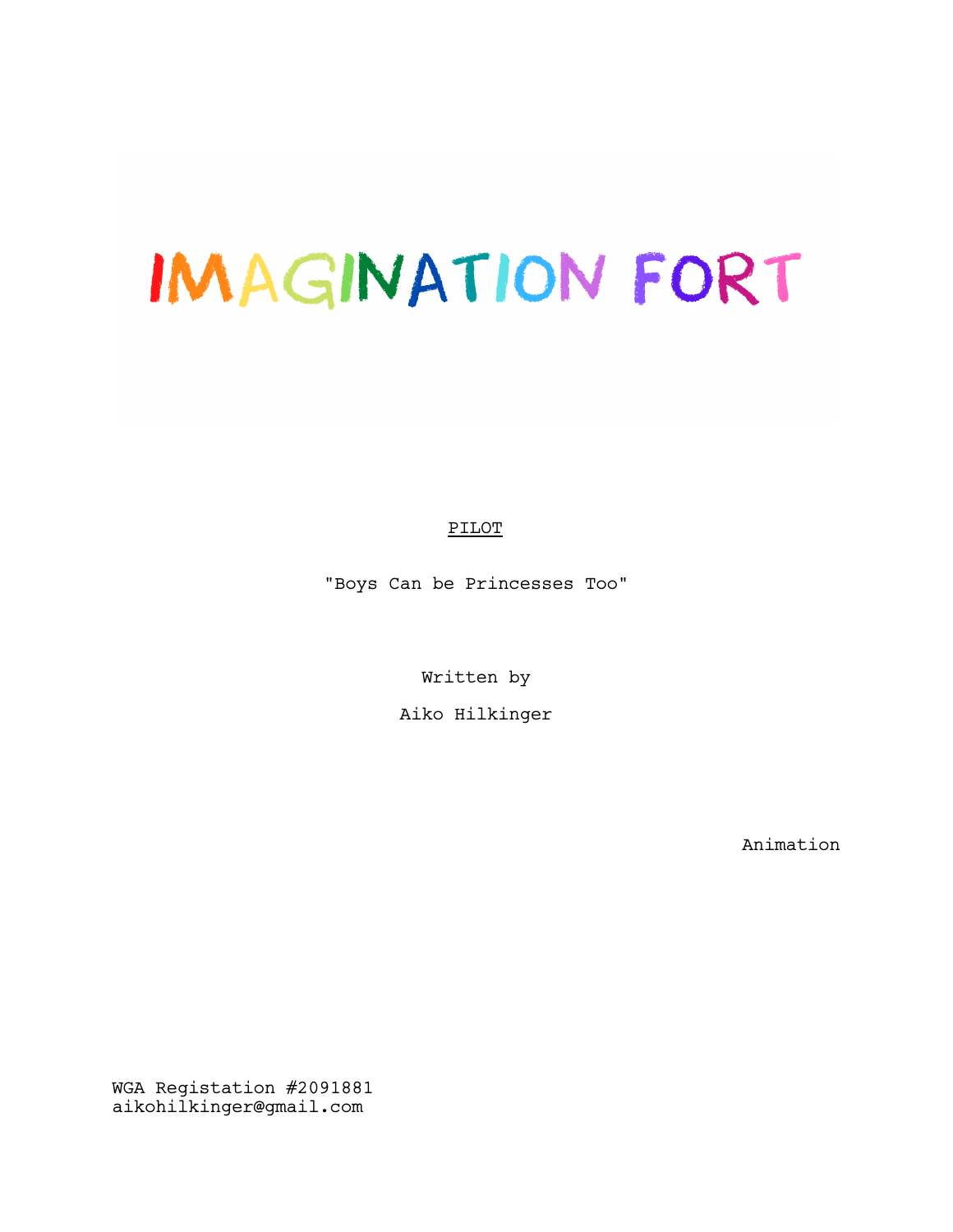#### **TEASER**

OVER BLACK:

NARRATOR (V.O.) Long ago, in a land filled with magic and evil, the four kingdoms...

FADE IN:

## **INT. CAVE - NIGHT**

Quick flashes of the ELF QUEEN, OGRE KING, MER-QUEEN (inside a cylinder glass filled with water) and HUMAN KING, stand around a witch's cauldron.

They have come together to create THE STONE OF ABUNDANCE.

NARRATOR (V.O.) Elves, Ogres, Merpeople and Humans came together to create The Stone of Abundance.

The GOOD WITCH (60s), traditionally beautiful green face and wears a modest gown, appears at the top of the group.

She motions for them to put their ingredients into a large cauldron.

The Elf tosses a red immortality berry, the Ogre tosses a pottery tool, the Mermaid conjures an indestructible rainbow scale and the Human tosses a large chunk of gold.

> NARRATOR (V.O.) The kingdoms were going through a lot of hardships, so they decided to create a stone that had the power to make all of their problems go away.

The ingredients dissolve inside the cauldron as the Good Witch CHANTS and moves her hands over the cauldron. SPARKS burst out, startling the leaders.

The Stone of Abundance, a shiny, rainbow stone with gold veins ascends from inside the cauldron.

Everyone looks at it with gratitude, but a deep greed and thirst hides beneath.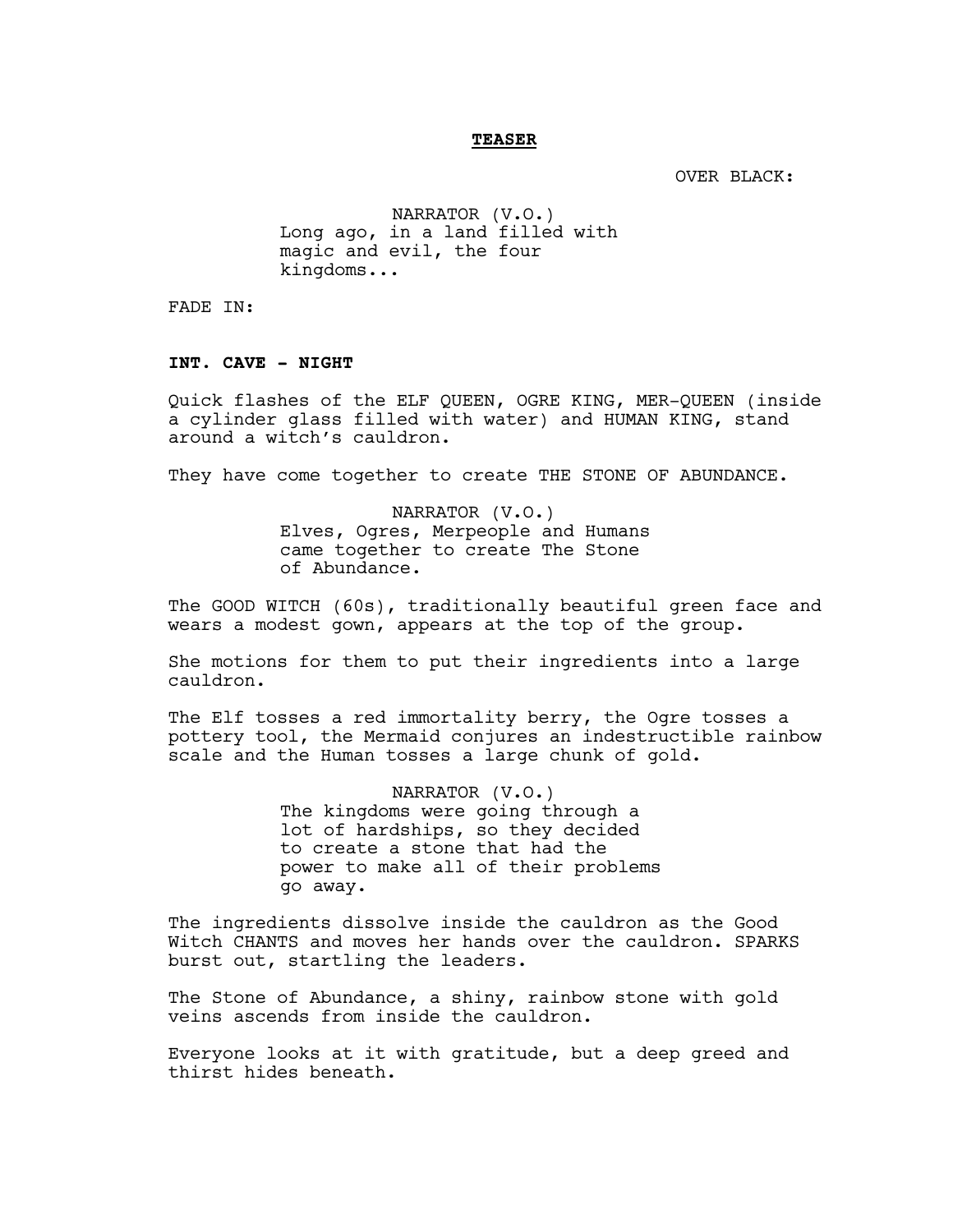From the shadows, the EVIL WITCH (60s), blue face and wearing typical witchy clothes, watches the stone with fire in her eyes.

> NARRATOR (V.O.) And for a while, the stone worked...

# **EXT. ELF KINGDOM - DAY**

A beautiful kingdom on the clouds, etherial and almost angel like.

The clouds below and above can't stop raining, which is destroying elven homes and completely drowning elves.

The Elf King approaches, stone in hand. He holds it out to the sky and the rain stops. The sun comes out and blares hot on the kingdom.

Everyone CHEERS and celebrates.

# **EXT. MERPEOPLE KINGDOM - DAY**

Underwater, the Merpeople Queen swims through piles of dead fish, oil spills and garbage.

Her people COUGH black liquid and get caught in human trash.

Enraged, the queen holds up the stone and the garbage gets sucked into the stone and disappears. The kingdom is as clean as ever.

Everyone CHEERS and celebrates.

## **INT. OGRE KINGDOM - DAY**

Inside a steaming hot volcano, the Ogre King looks down at his people, working away.

They're crafting beautiful pottery but they all look depleted and exhausted.

The Ogre King looks down at the stone in his hand but before he can do anything, the Evil Witch appears from the shadows and WHISPERS something in his ear.

> NARRATOR (V.O.) But there were more souls interested in the stone than met the eye.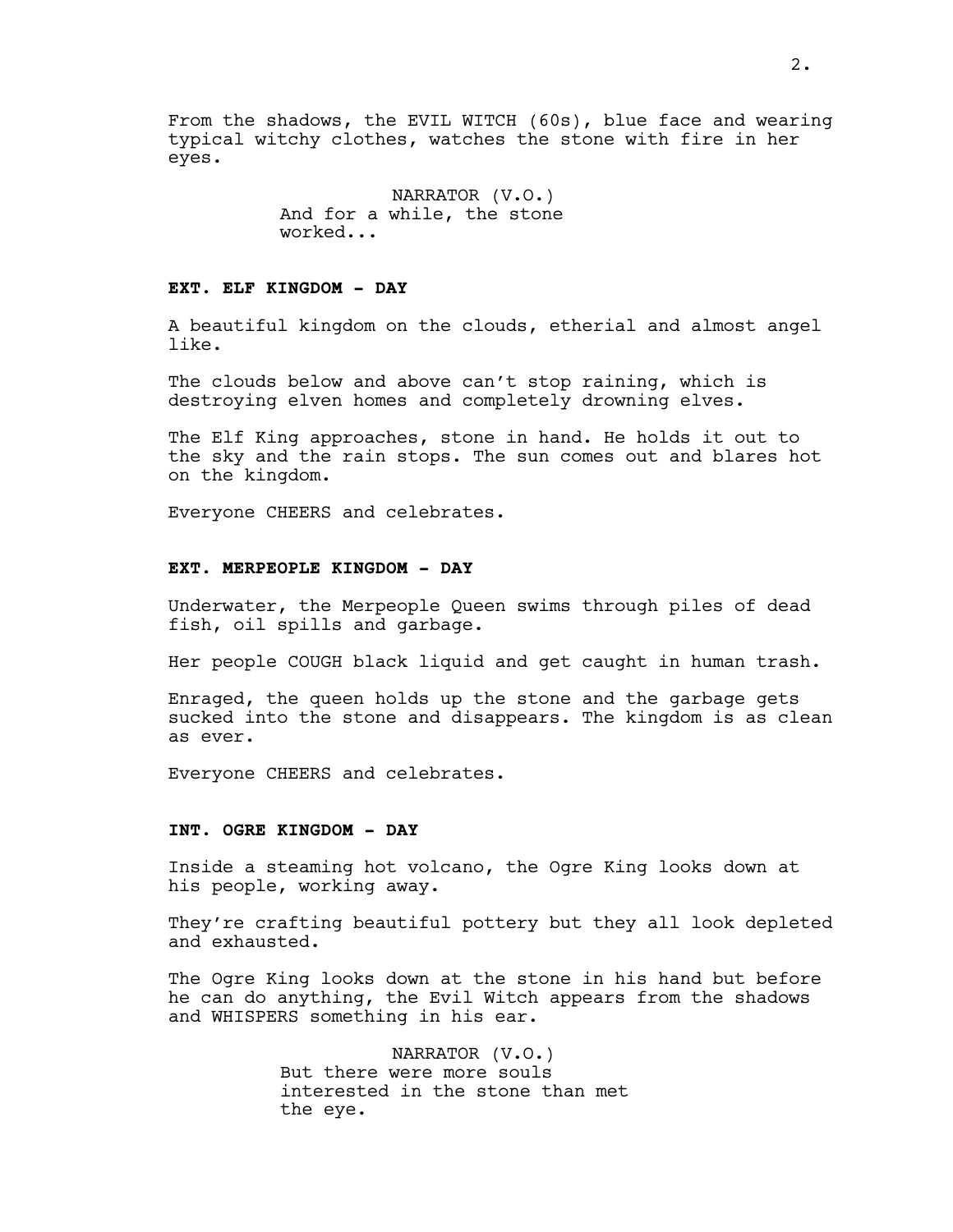The Ogre King likes what he hears.

NARRATOR (V.O.) For you see, the Good Witch had a sister...an evil sister.

# **INT. OGRE KINGDOM - THRONE ROOM - CONTINUOUS**

The Ogre King sleeps on a throne made of gold, gems and crystals.

The Evil Witch smiles deviously as she reaches for the stone.

NARRATOR (V.O.) But, the Good Witch was prepared for this and as her sister tried to steal the stone...

But as her hand touches it, the stone BURNS her.

The Evil Witch holds her burnt hand as the stone turns into dust before her eyes.

> NARRATOR (V.O.) And so the stone was lost to all, even her. (beat) But this is not how our story starts...

> > **END OF TEASER**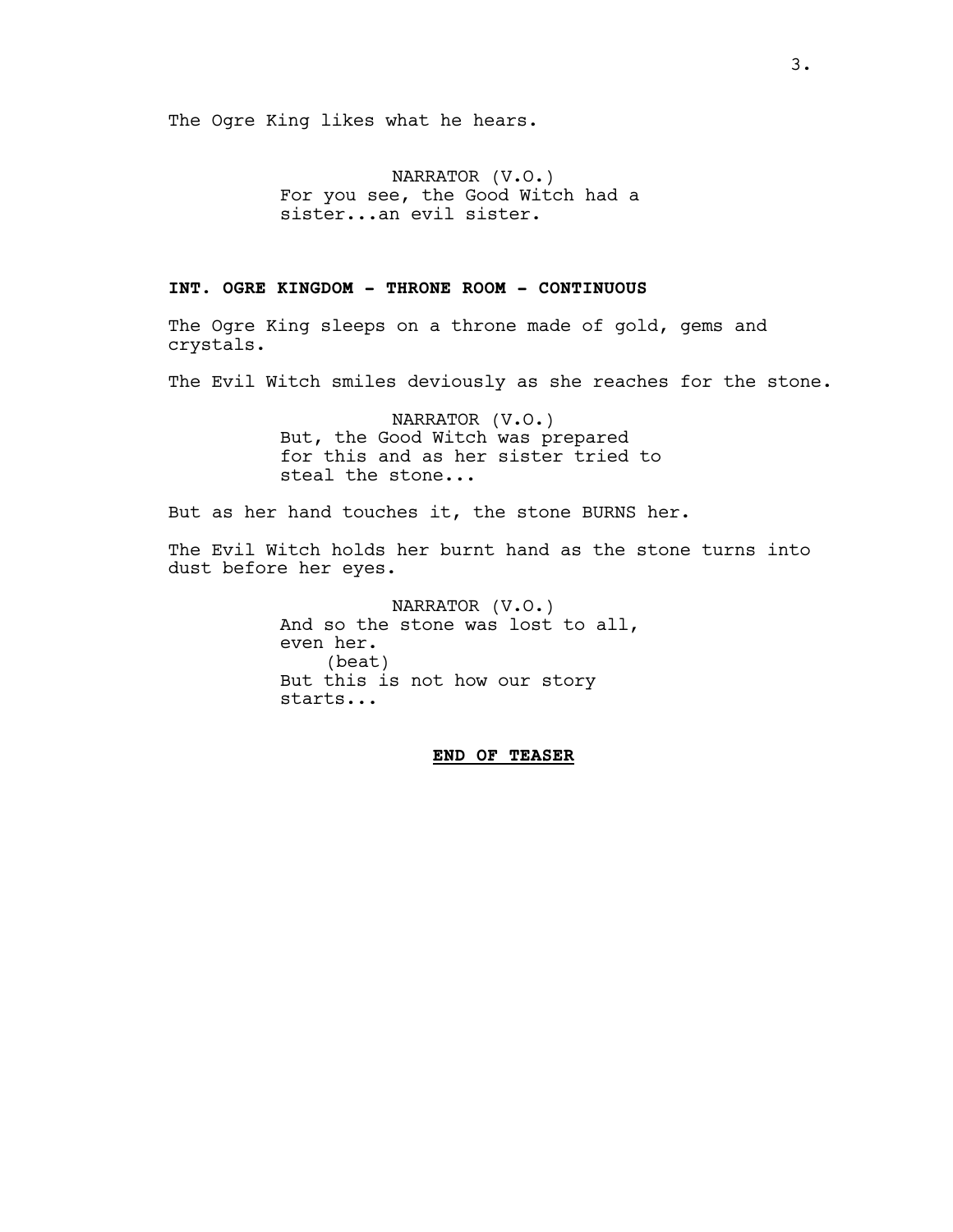#### **ACT ONE**

## **INT. HUMAN CASTLE - YEARS LATER**

Inside a lavish throne room, PRINCE TREVOR (20s, White), the embodiment of "prince charming" and toxic masculinity, kneels before his FATHER (60s, White), the Human King.

> NARRATOR (V.O.) Years later, the Human kingdom was on the brink of destruction, so the Human King entrusted his eldest son with the task of reconstructing the Stone of Abundance in order to bring the Human kingdom back to life.

The Good Witch steps forward and hands Prince Trevor a letter with the ingredients used for the stone.

Prince Trevor stands with pride.

**TREVOR** I will not fail you, father.

He turns to leave when SQUIRE OSCAR (20s, Latino), a tired yet very loyal man, rushes into the grand hall quietly yet impatiently.

He approaches Prince Trevor and WHISPERS something in his ear. Prince Trevor's expression quickly turns from pride to concern.

> NARRATOR (V.O.) Our story begins here, with Prince Trevor receiving news from his squire Oscar that his beloved, Princess Alana, had been captured by the Evil Witch.

Prince Trevor poses Fabio-like to the audience, lips pursed and muscles tense, a determined look on his face.

> (MORE) NARRATOR (V.O.) And since Prince Trevor is...the most valiant and handsome prince ever? (out of character) Is this really what we're saying? (Prince Trevor starts to get impatient) Alright fine.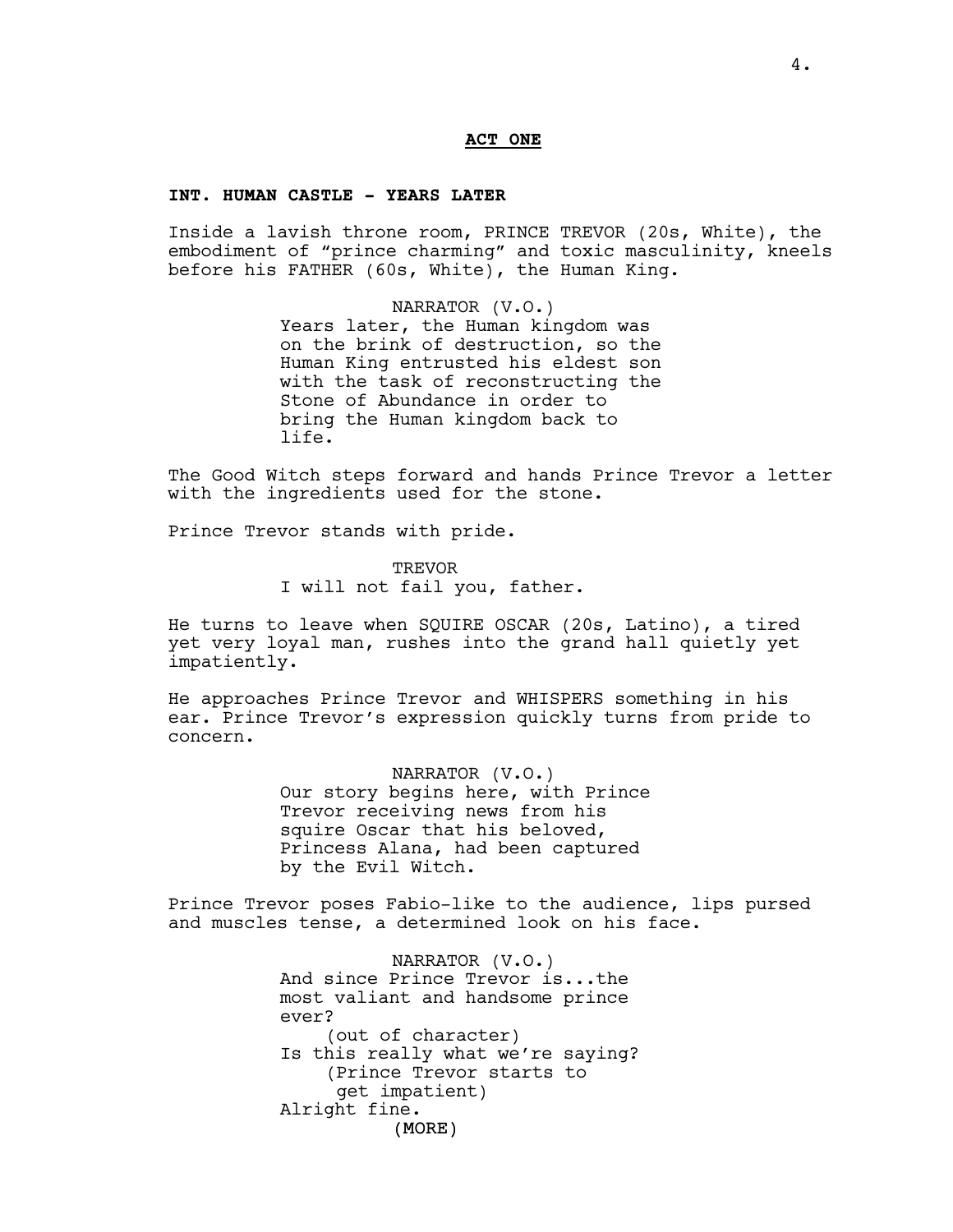SLAM CUT TO:

# **EXT. TOWER - DAY**

A tower sits in the middle of a large clearing surrounded by forest on all sides.

At the base of the tower, two threatening OGRES stand watch, armed with axes.

At the top of the tower, PRINCESS ALANA (20s, White), your typical princess in distress, sits on the window sill, being helpless.

> PRINCESS ALANA (O.S.) Please! Somebody help! If only a strong, smart, handsome prince would come to my rescue.

Prince Trevor and Squire Oscar step into the clearing.

PRINCE TREVOR Don't worry my love! I will save you!

The Evil Witch appears behind Princess Alana. She holds her in place.

> EVIL WITCH Good luck with that, Prince. I'll let her go, in exchange for that list of ingredients my sister gave you.

PRINCE TREVOR How do you know about that?

EVIL WITCH Um...I'm evil?

Prince Trevor thinks about her offer for a second. He gets an idea.

> PRINCE TREVOR Alright, we accept your terms. We're coming over.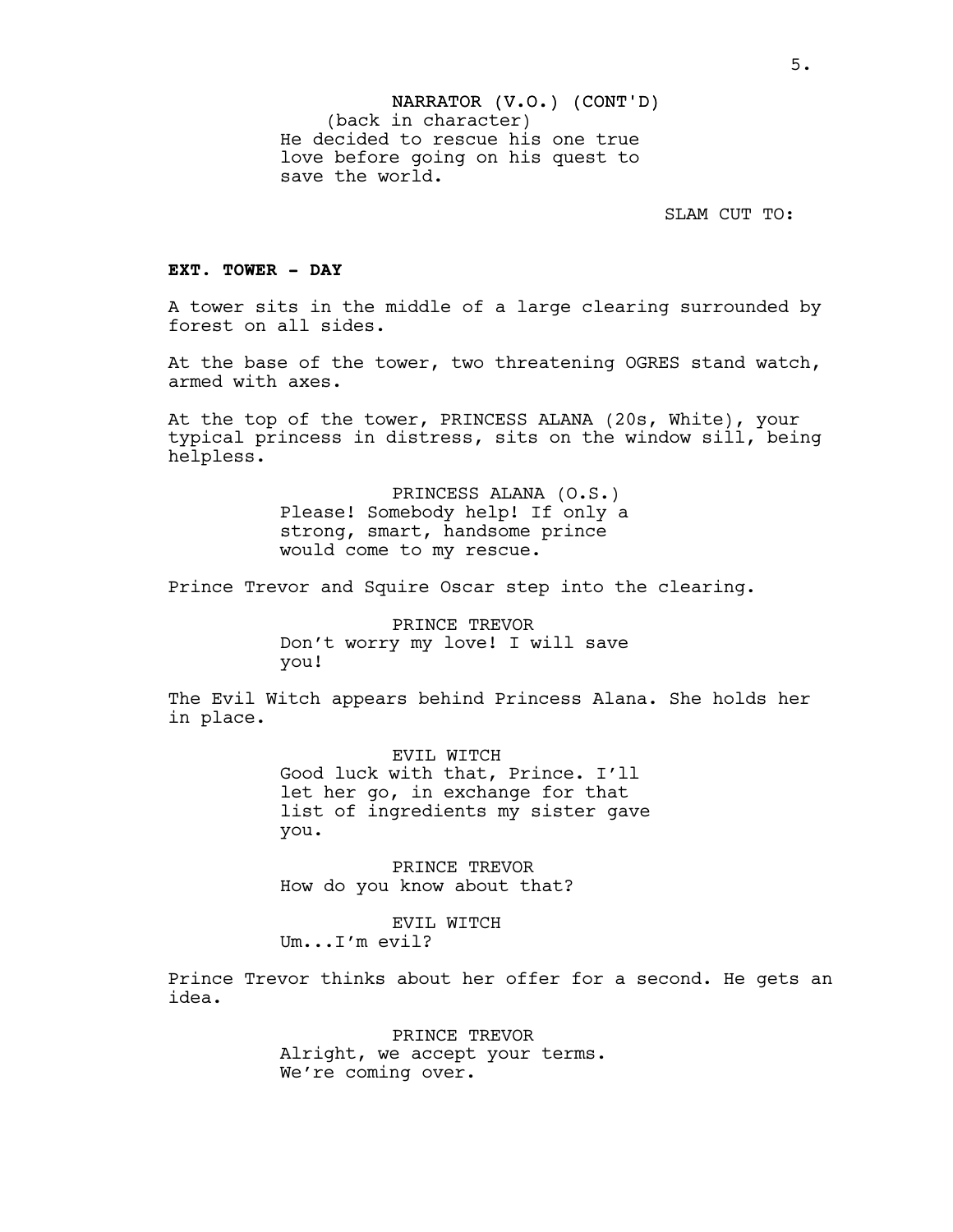Squire Oscar shoots him a confused look, but Trevor reassures him with a simple "trust me" smirk.

Prince Trevor and Squire Oscar advance towards the Ogres, arms raised in surrender.

Once they're close enough, they swiftly reach for their swords and a fight ensues.

Metal meets metal. Sword meets ax. It's epic, it's dramatic. It's...repetitive?

After a short struggle, Prince Trevor kicks the first Ogre to the ground.

> OGRE ONE (in Ollie's voice) Ouch! You hit me too hard!

The battle stops immediately.

*POOF!*

Ogre One on the floor turns into OLLIE (9, Asian), a kind and opinionated child that wears his heart out on his sleeve. He wears a crappy yet imaginative ogre costume made out of cardboard and glitter.

Prince Trevor GROANS very loudly. *Not this again.*

# PRINCE TREVOR

Time out!

The facade fades away and the fantasy world turns into--

#### **EXT. PLAYGROUND - DAY - MODERN DAY**

A public kid's playground equipped with swings, a fort and slides.

As the playground changes, every character turns back as well.

Prince Trevor turns into TREVOR (10, White), a selfish kid that wears velcro shoes with conservative parents.

Squire Oscar turns into OSCAR (9, Latino), a lovable idiot and the embodiment of FOMO.

Ogre Two turns into MATEO (9, Latino), an imaginative and hyperactive kid with just as much heart as energy.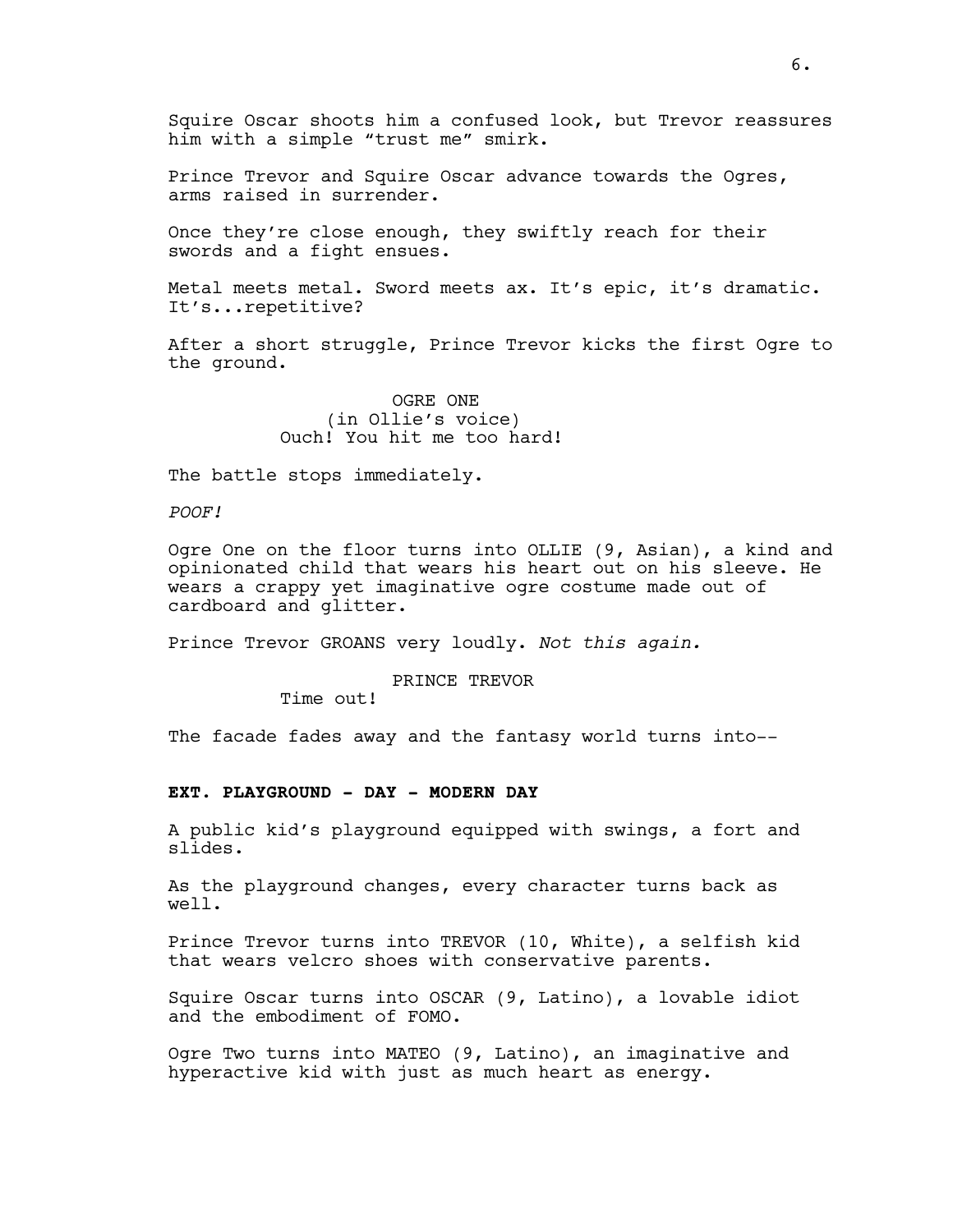Princess Alana turns into ALANA (9, White), a type A child with strong opinions and hidden feelings.

The Evil Witch turns into SIMONE (10, Black), a strong willed kid that's willing to fight for what's right.

The kids all wear cardboard and foam costumes that represent their characters.

> PRINCE TREVOR Oh, come on Ollie, I didn't hit you *that* hard. Just get back up and--

> OLLIE No! This isn't fair. You always get to be the hero and we always have to be the monsters.

Mateo helps Ollie off the ground.

OLLIE (CONT'D) Thank you, Mateo.

Ollie and Trevor face off.

SIMONE (O.S.) Ollie is right, Trevor. None of this is fair. Why do I have to be the "evil witch"? I want to be a knight, like you and Oscar.

OSCAR I'm not a knight, I'm Trevor's faithful squire--

OLLIE Yeah! And I want to be a princess!

Alana slides down from the slide castle.

ALANA

You can't be a princess, you're a boy.

MATEO What does being a boy have to do with being a princess? This is all pretend anyway.

**TREVOR** Alana is right, girls are princesses and boys are knights. Are you a girl, Ollie?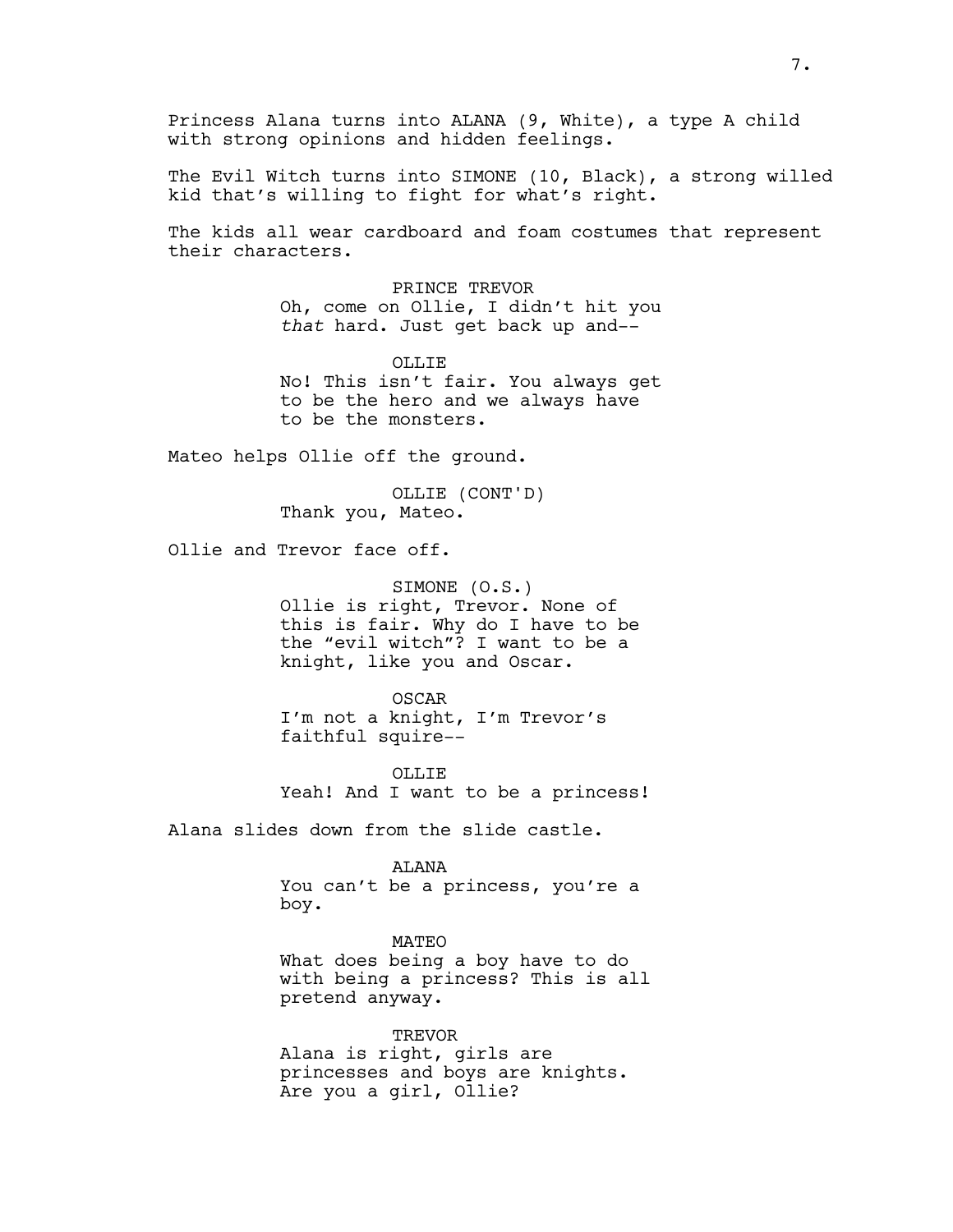That strikes a nerve. Tears brim Ollie's eyes.

Simone, Mateo and Oscar watch, unsure how to intervene.

OLLIE (unsure)  $I--I'm$  a...boy.

**TREVOR** That's what I thought. So you can't be a princess.

Ollie can't hold the tears back any longer. He sprints away from the group, distraught.

Simone and Mateo feel for their friend but they don't quite understand the severity of what Ollie just admitted.

Trevor pulls out his brand new iPhone, ignorant to what he just did.

> TREVOR (CONT'D) Ugh, my mom wants me to go home. See you all tomorrow?

Stunned nods all around.

# ALANA Walk me home?

Trevor and Alana walk away.

OSCAR (to Simone and Mateo) Bye guys!

Oscar trails behind them like a lost puppy.

Simone slides down to meet Mateo. She's deeply conflicted.

The two think for a second, neither saying anything.

Suddenly, a light bulb goes off in both their heads.

|  | <b>STMONE</b>   |  | MATEO           |
|--|-----------------|--|-----------------|
|  | I have an idea! |  | I have an idea! |

They look at each other and smirk.

# **END OF ACT ONE**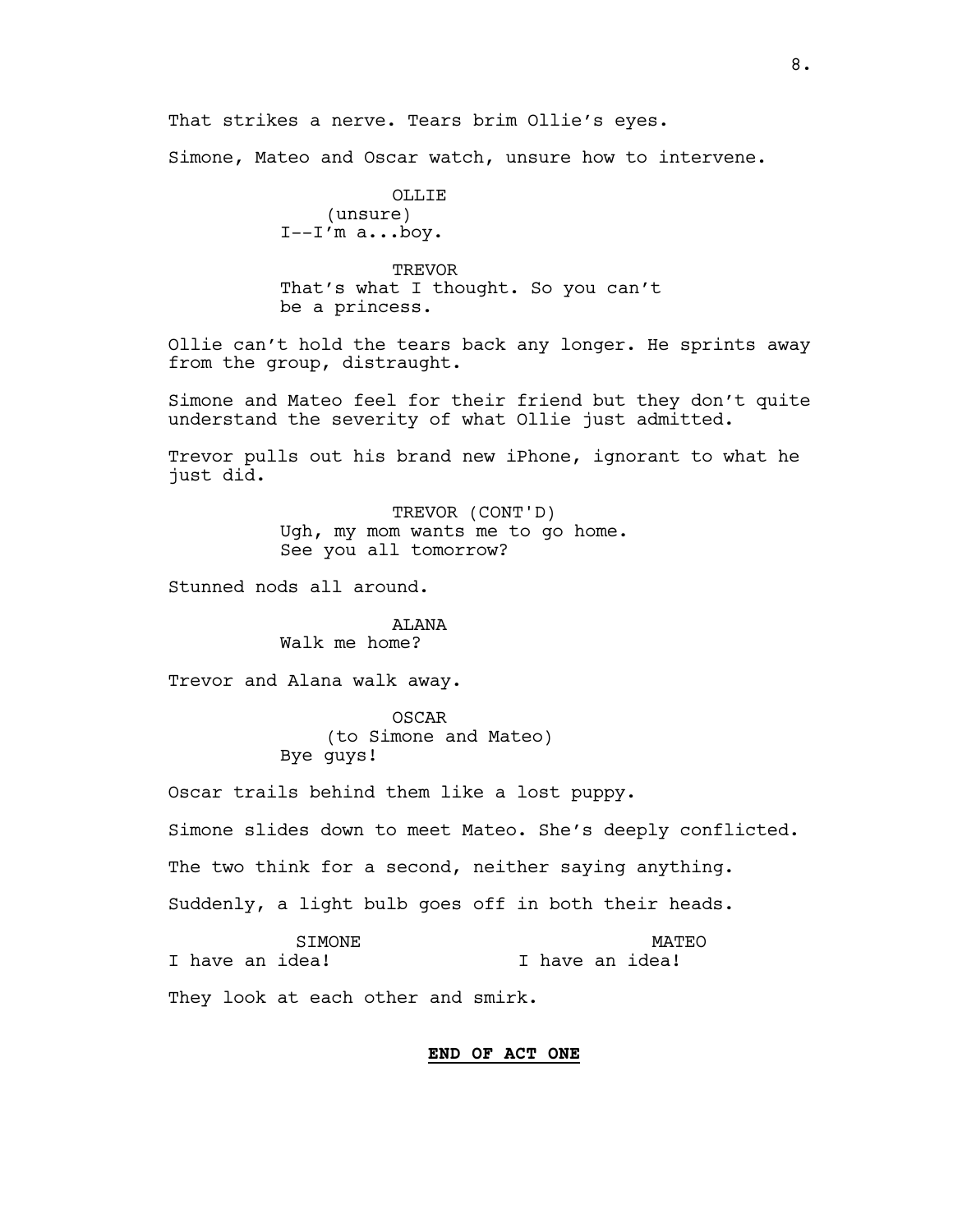#### **ACT TWO**

#### **INT. SIMONE'S HOUSE - AFTERNOON**

Simone enters the sleek and modern house in a rush.

Her parents, MARTHA (40s), and GEORGE (40s), don't even get to greet her as she takes off her shoes and bee lines for the sewing room at the end of the hall.

> SIMONE Hi mom. Dad, could you help me? I have a project to work on.

# GEORGE

Okay honey!

She enters the sewing room, George follows close behind.

# **INT. SEWING ROOM - CONTINUOUS**

Simone sits down in front of her sewing machine, her father supervises her.

Simone gets to work.

**INTERCUT WITH:**

## **INT. MATEO'S HOUSE - AFTERNOON**

Mateo enters the colorful and homy house, that somehow always smells like cinnamon, in a hurry.

ESTEFAN (20s, Latinx), Mateo's older brother and the father figure in his life, helps their mother NATA (40s, Latinx), in the kitchen.

> MATEO Hi mom, hi Estefan! Can't talk, gotta work!

Mateo sprints up the stairs.

#### **INT. MATEO'S BEDROOM - CONTINUOUS**

Mateo enters his bedroom and closes the door behind him.

He grabs a handful of papers and colored pencils and drops them on the floor.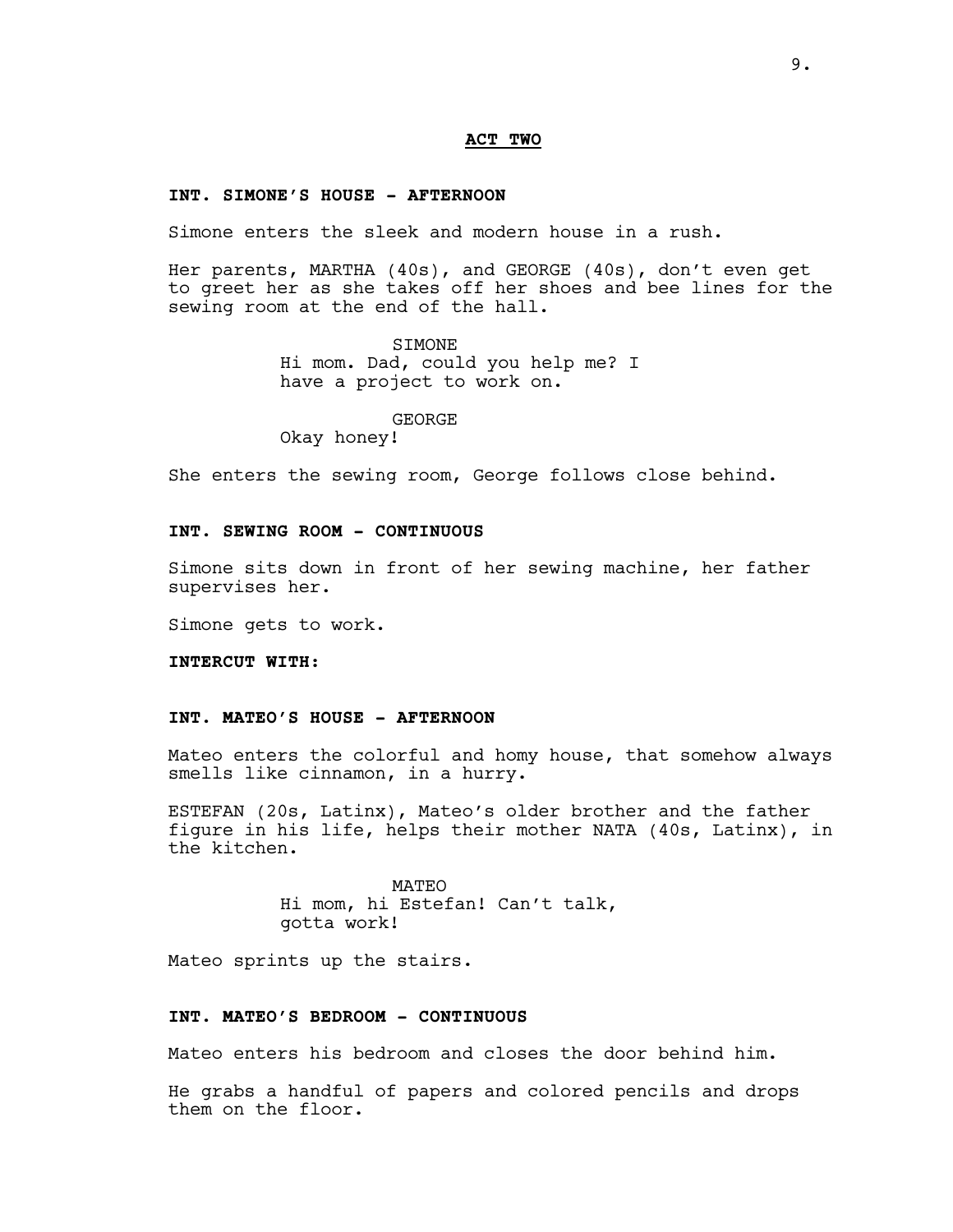#### **MONTAGE:**

- Mateo draws Ollie's new character Warrior Princess Olive. She wears light armor and a purple tutu.

- He snaps a picture and sends it to Simone.

- DING! Simone and her father see the picture. They smile and get to work.

- Simone measures fabric.

- Mateo colors.

- George puts together costumes on the mannequins.

- Mateo moves on to Simone's character Artemisa Silverstone. She's a grand knight, regal and strong.

- Simone sews, concentrated. George watches over the machine.

- Mateo holds up Simone's new character. He blushes and places the drawing upside down.

- Simone stitches, she pricks her finger and her dad puts on a band-aid.

- Mateo draws his character now, Grand Magus Martello. A flashy and suede inspired wizard.

- Simone sprinkles some glitter over her costumes.

- Mateo sprinkles some glitter over his drawings.

**END MONTAGE.**

## **INT. SEWING ROOM - DAY**

Simone is asleep on messy desk. George sleeps on the chair behind her.

Her mother enters the room and sets down a trey with breakfast.

# MARTHA

Simone?

She gently shakes her awake.

She's startled awake, jumping off her chair and immediately checking her phone for the time.

The clock marks 10:42 am.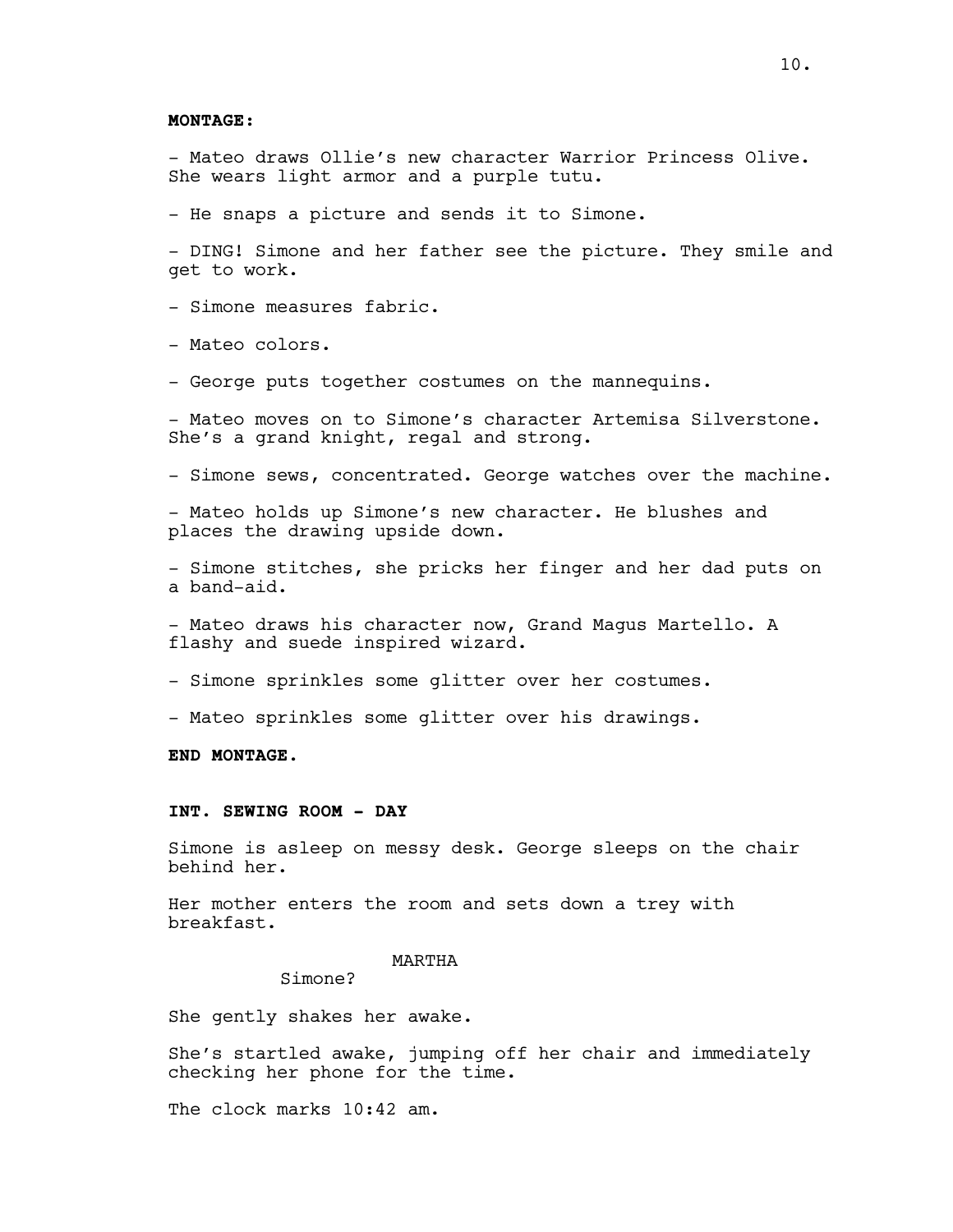# **STMONE**

I'm late!

She quickly runs around the room and gathers all of the costumes she sewed, stitched and glued together. They're all colorful and sparkly.

She stuffs them into her backpack, grabs a piece of toast and kisses her mom on the cheek then rushes out of the room.

George wakes up, disoriented. The parents share a caring look.

# **EXT. OLLIE'S HOUSE - DAY**

Simone and Mateo walk up to Ollie's house.

MATEO

Hey.

SIMONE

Hi!

They walk up to the door together.

Simone RINGS the doorbell.

MATEO Woah did you sleep last night?

SIMONE A few hours. But I finished them all!

MATEO Yes! You're amazing!

SIMONE Well, my dad helped me a lot.

Mateo clearly likes-*likes* Simone, but he's too shy to do anything about it.

He stares at her for too long. She notices.

Mateo shakes out of it.

Ollie opens the door. His face is puffy and his eyes red. He wears a cat hoodie over his head.

> MATEO Ollie, are you okay?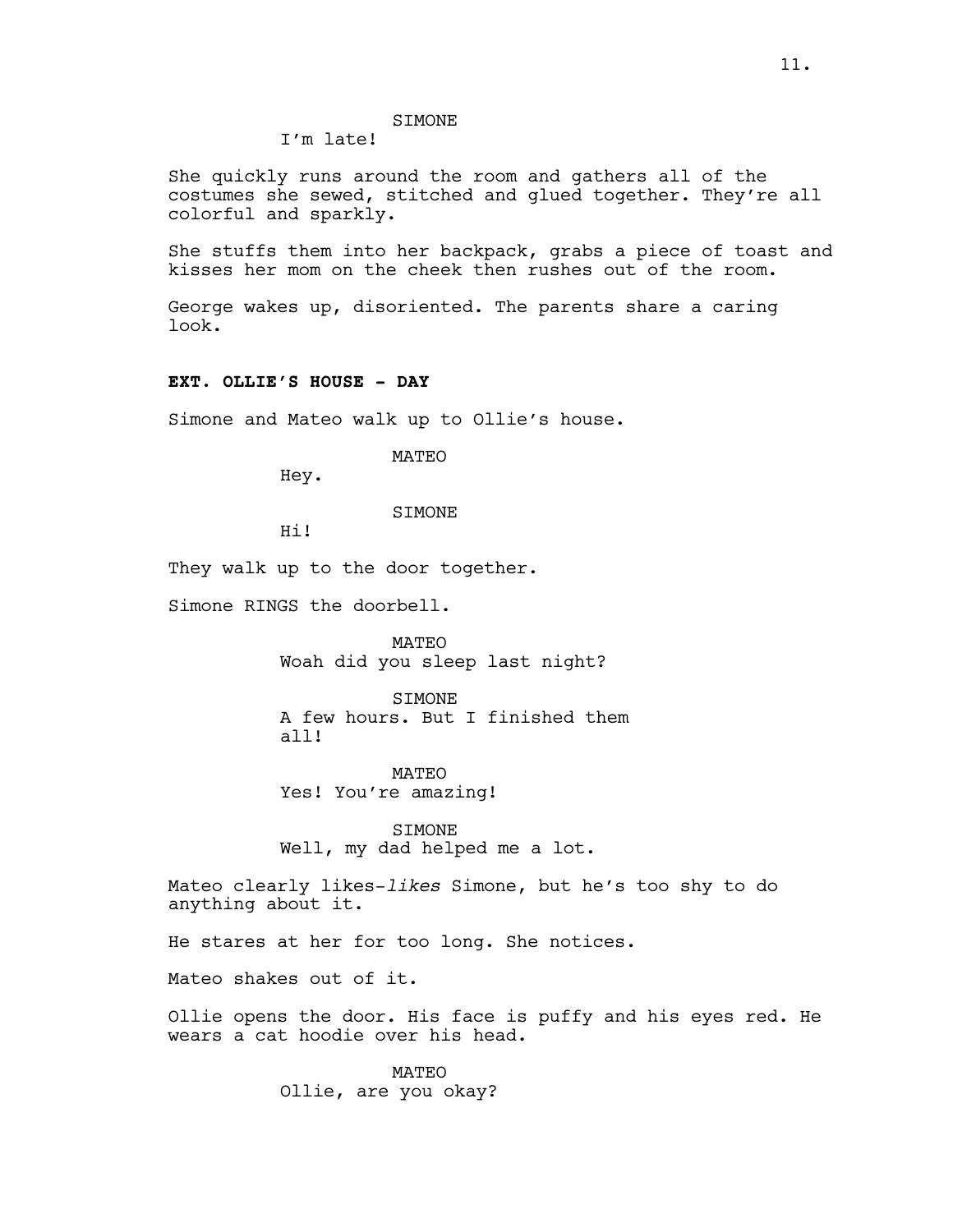**OLLIF** Why do you care? SIMONE We care, Ollie. OLLIE Whatever. Why are you here? Is it to make more fun of me? Instead of arguing, Simone grabs her backpack and opens it up for Ollie to see what's inside. As she opens it, a golden ray of light blinds Ollie. Ollie's eyes glisten with excitement, if he hadn't cried all night long, he'd cry out of happiness right now. OLLIE (CONT'D) Is that for me? Simone nods. Ollie jumps on her and gives her a big hug. She hugs him back. A BEAT. Mateo joins them. OLLIE (CONT'D) Wait...I don't know if I want to play with Trevor and Alana. They were super mean yesterday. MATEO Well, last night Simone and I came up with a plan for that. Mateo pulls out the character sheets with the same flair as if they were Pokemon cards. The kids grab their respective sheets as they huddle close for Mateo to tell them the plan. **EXT. PLAYGROUND - DAY** Trevor, Oscar and Alana wait impatiently for Simone, Ollie and Mateo to show up. They're all in their Party City costumes from the day before.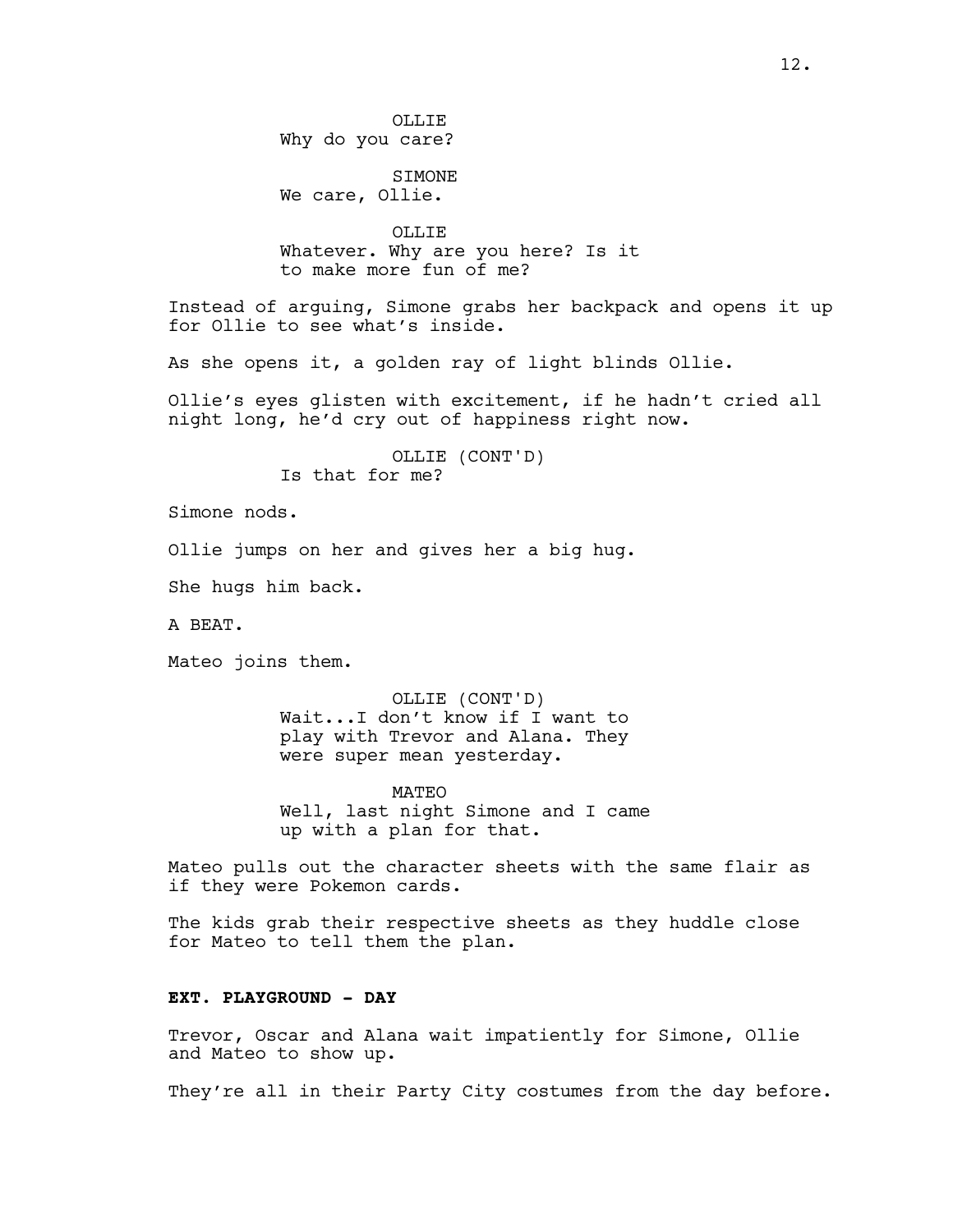**TREVOR** Ugh, what's taking them so long?

As if on cue, Simone, Ollie and Mateo walk into the playground wearing their crappy costumes, the new ones hidden underneath.

> ALANA Finally! We've been waiting for over 20 minutes.

> > MATEO

Sorry, guys.

Simone, Alana, Ollie and Mateo take their places from the day before.

> TREVOR (to Alana) Do you want to start where we left yesterday or before so you can get in character?

#### ALANA

(duh) Before.

Trevor CLEARS his throat.

**TREVOR** 

Cool.

Trevor and Oscar sheath their "swords".

TREVOR (CONT'D)

 $And--$ 

# **EXT. FANTASY WORLD - TOWER - DAY**

Prince Trevor and Squire Oscar step into the clearing.

PRINCESS ALANA (O.S.) Please! Somebody help! If only a strong, smart, handsome prince would come to my rescue.

PRINCE TREVOR Don't worry my love! I will save you!

The Evil Witch steps forward.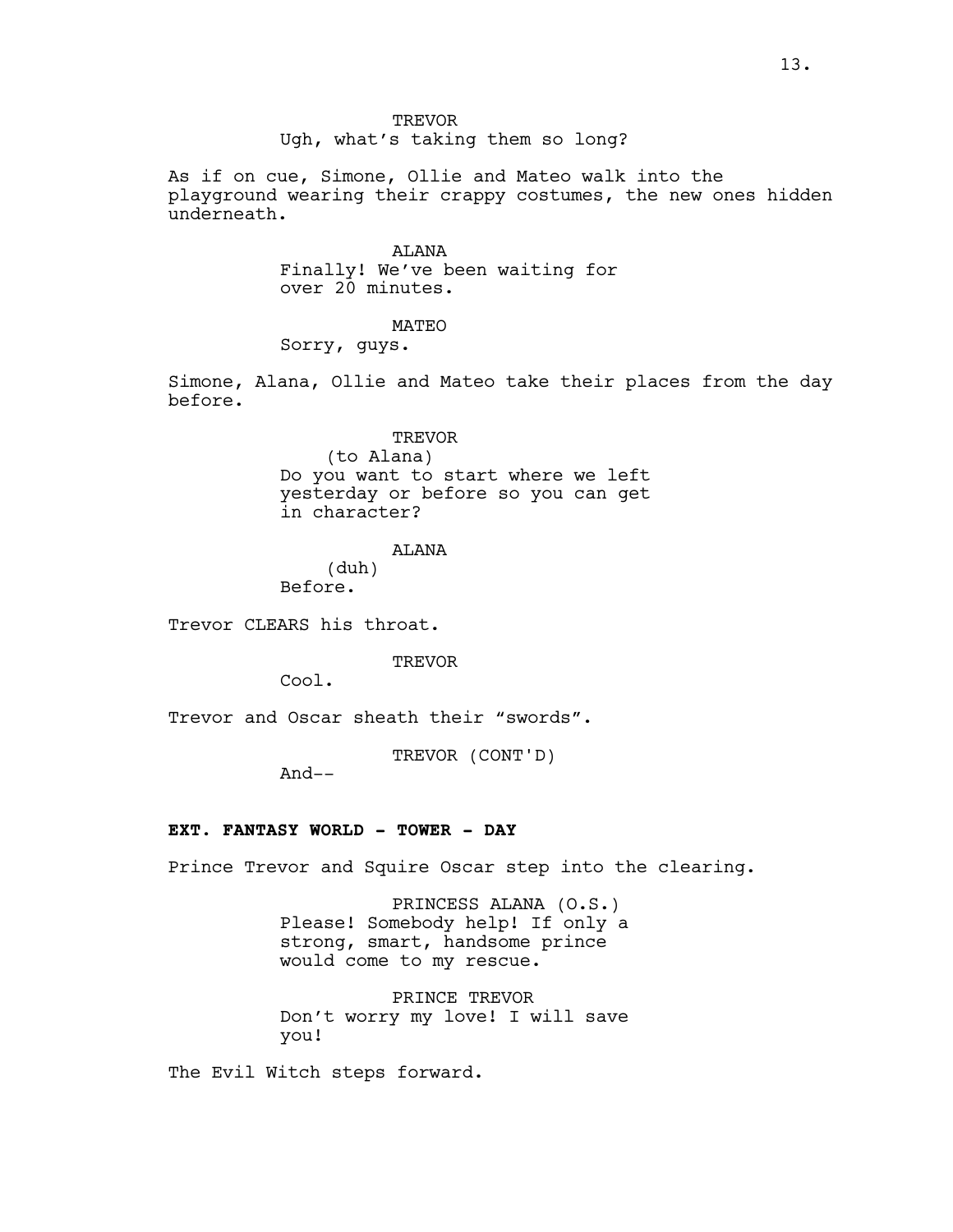A BEAT. A brief glimpse into the real world as Mateo nods at Simone encouragingly.

Back to the fantasy world--

# EVIL WITCH Wait! Don't hurt us!

Prince Trevor is confused but he refuses to break character.

The Evil Witch removes her disguise to reveal KNIGHT ARTEMISA SILVERSTONE (20s, Black), the smartest and bravest knight in all the land.

She wears intricately carved armor made of steel and carries a sword twice as big as Prince Trevor's.

> TREVOR Say what now?

## ARTEMISA

The Evil Witch tricked us! She brought us here and put a spell on us so that you'd think we were her! (beat) Her spell has finally worn off, look!

Artemisa points to the two Ogres.

Ogre Two drops his disguise to reveal GRAND MAGUS MARTELLO (20s, Latino), a mad wizard with infinite knowledge.

He wears a deep blue cape that sparkles under the sun and a large pointy hat where he keeps everything he might need for a spell.

Ogre One drops his disguise to reveal PRINCESS WARRIOR OLIVE (20s, Asian), a badass princess warrior that uses she/they pronouns.

They wear super cool armor that's less bulky than Artemisa with a beautiful purple tutu over it and a crown on their head.

Artemisa emerges from the tower, followed by a pissed off Princess Alana.

> ARTEMISA (CONT'D) My name is Knight Artemisa Silverstone and these are my companions--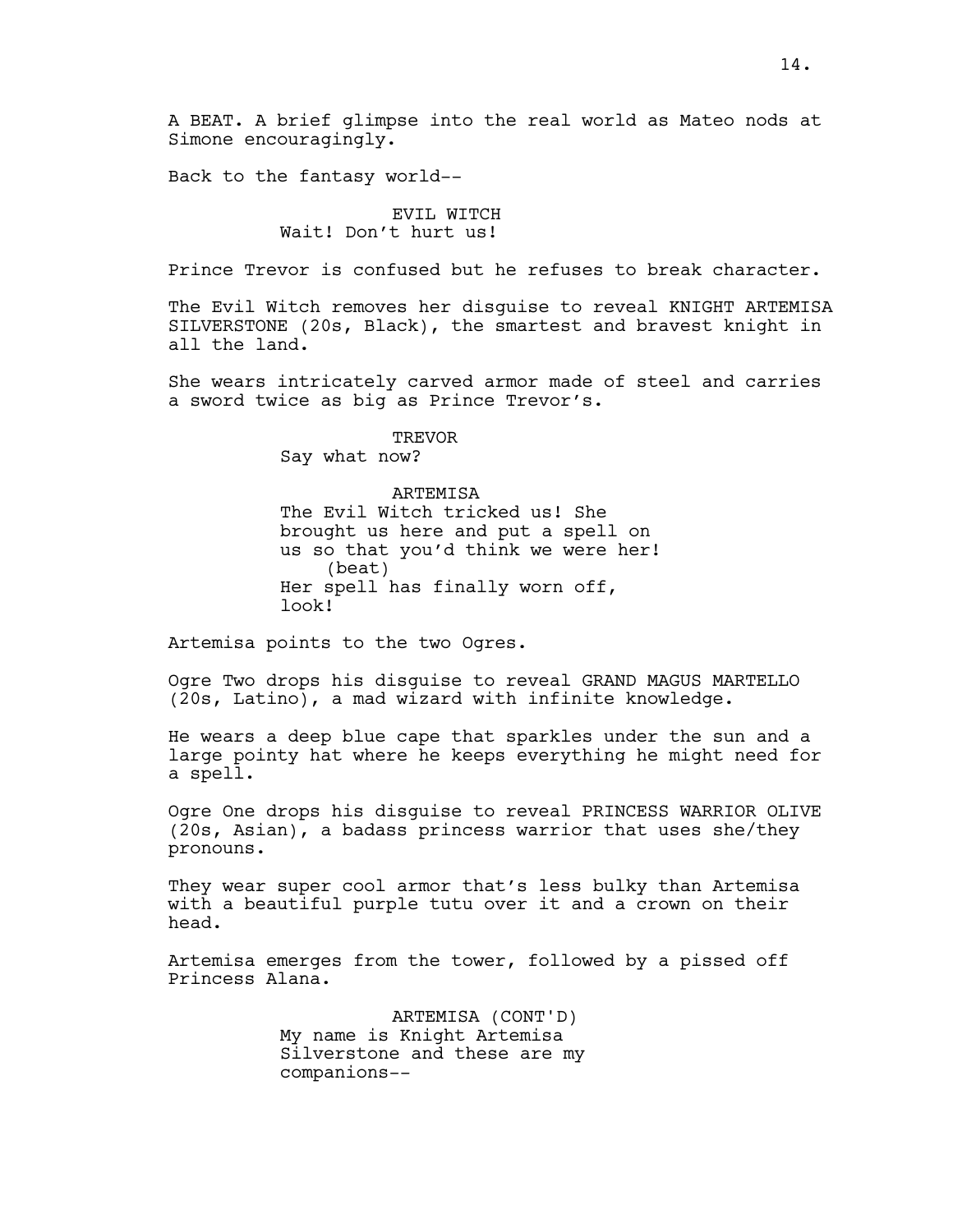**MARTELLO** Grand Magus Martello, at your service.

PRINCESS WARRIOR OLIVE Princess Warrior Olive, pleased to meet you.

Before Prince Trevor can interject, Artemisa continues on.

#### ARTEMISA

We were on our way to meet with you, your majesty. We're after the same thing you are. Our kingdoms have suffered greatly because of the Evil Witch and we were hoping we could work together to rebuild the Stone of Abundance.

A BEAT.

PRINCE TREVOR It's the Abundance Stone first of all, and--no, no! This is stupid!

GLASS SHATTERS.

MATCH CUT TO:

# **EXT. PLAYGROUND - CONTINUOUS**

**TREVOR** What are you wearing?

He motions at the three kids, specifically Ollie.

OSCAR Yeah, what are you wearing...? (whisper) It looks cool. Where can I--

TREVOR

We went over this yesterday! Boys can't be princesses and...and *girls* can't be knights. Who even has the power to knight you?

**OLLIE** *Princess* Warrior Olive does.

ALANA This is stupid. Princesses can't be warriors.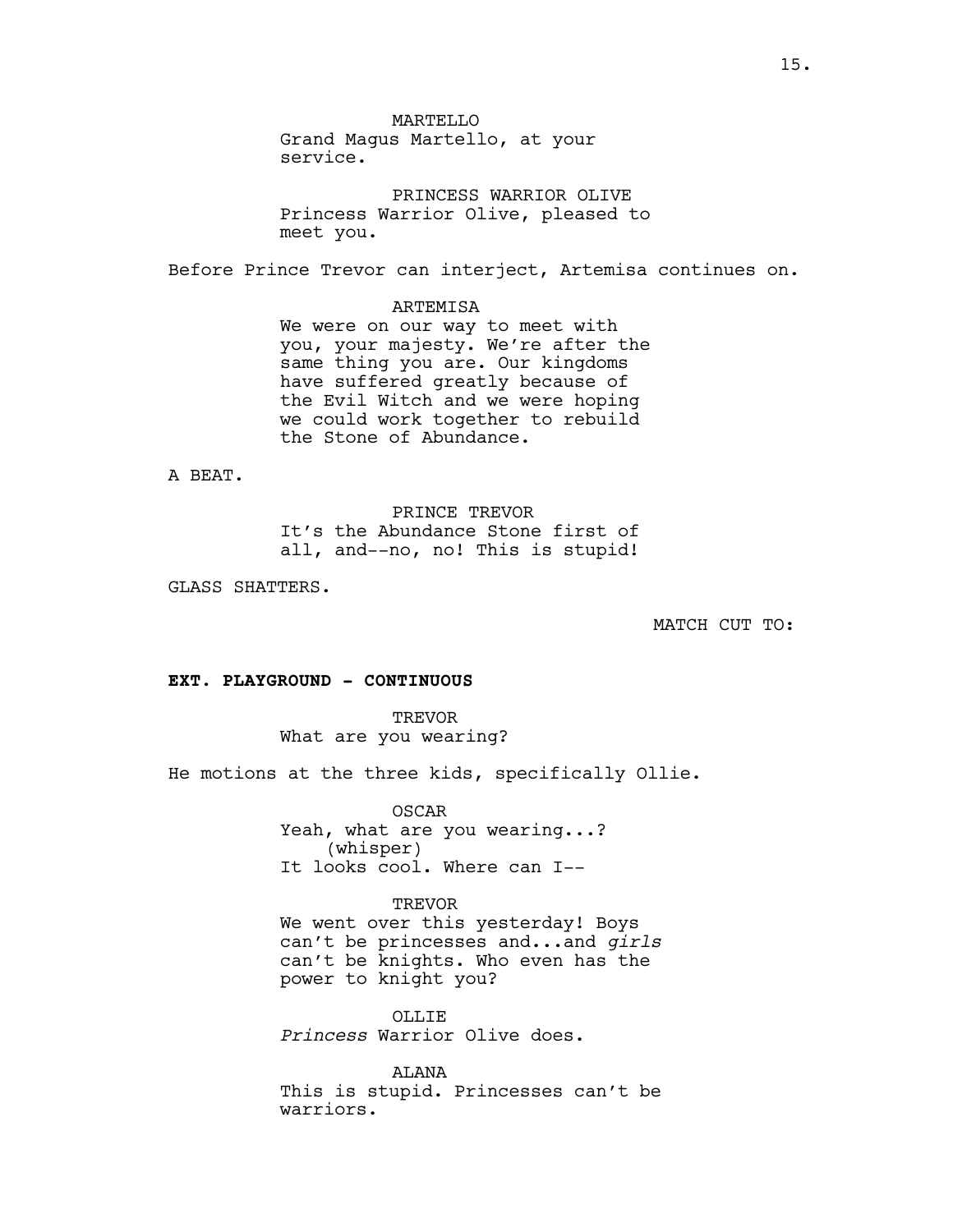# SIMONE

(has had enough) Yes they can! This isn't just your world, you don't get to make decisions for the rest of us and expect us to be okay with that. We can either play together or not at all.

Simone and Alana face off.

A BEAT.

**ALANA** 

Daddy!

CUT TO:

# **EXT. PLAYGROUND - LATER**

Simone, Mateo and Ollie stand on the outskirts of the park as a full blown construction team builds a fence around the park.

A worker slaps a DO NOT ENTER sign on the fence with Simone, Ollie, and Mateo's pictures below.

Alana, Trevor and Oscar stand at the top of the slide castle and watch on.

> **STMONE** (yelling) That's fine! We'll just have to find all of the ingredients before you can!

TREVOR (yelling) How are you going to do that when we're the only ones with a list?

Simone pounces but Mateo and Ollie hold her back.

OLLIE We'll find another way, don't worry.

Simone calms down.

SIMONE I'm sorry Ollie...I ruined everything.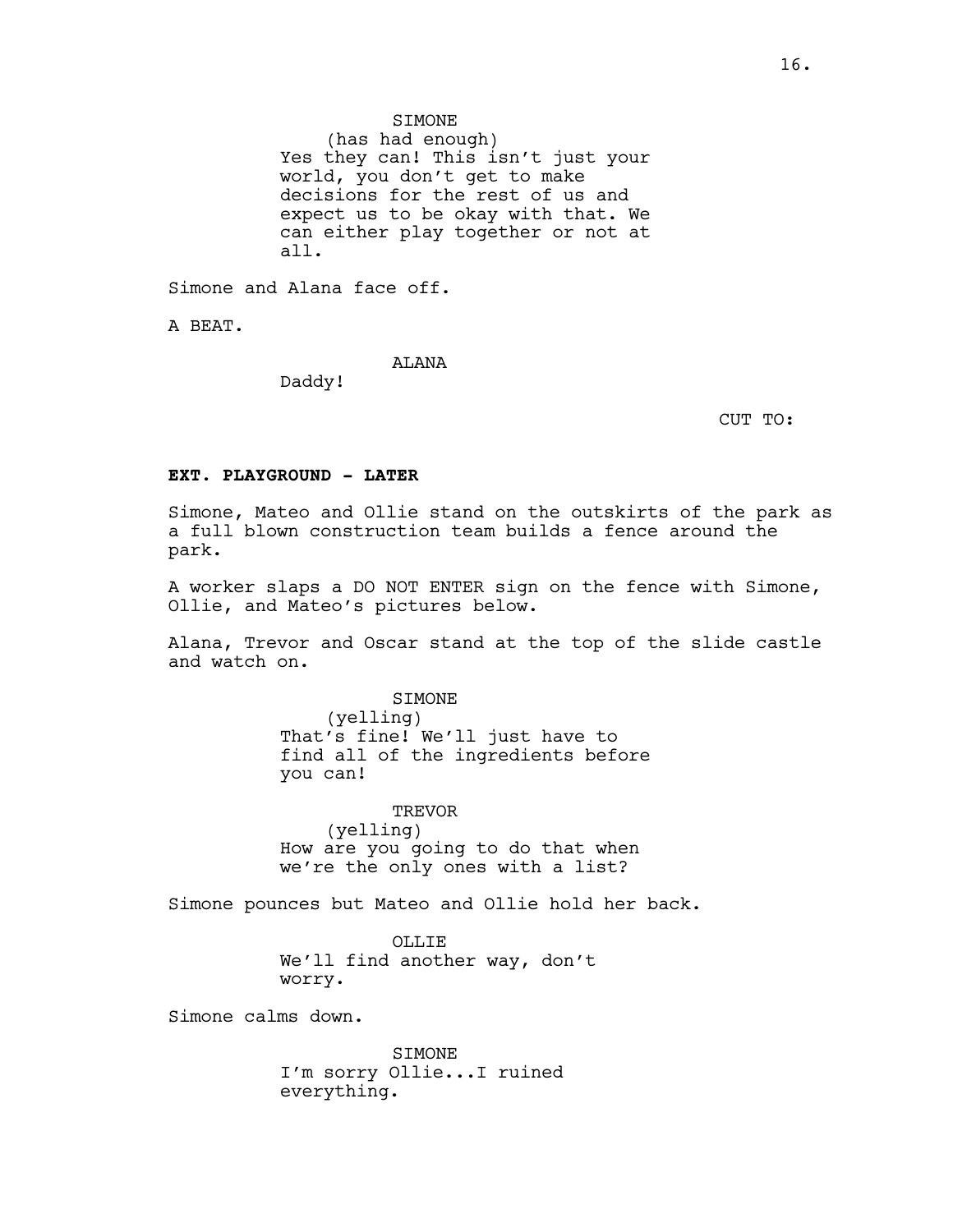Ollie gives her a warm smile.

OLLIE No you didn't. You stood up for me and made me this super cute dress.

Ollie twirls around, which makes Simone smile.

OLLIE (CONT'D) (shy) I also learned something about myself today...

Mateo and Simone watch expectantly.

OLLIE (CONT'D) I...I don't think I'm *just* a boy.

Ollie braces for impact.

**STMONE** 

That's okay.

MATEO That's cool. You know, my dad's sibling is nonbinary so we call them titi instead of uncle. They use they/them pronouns, maybe we can use them for you too?

Ollie lights up. Tears well their eyes.

OLLIE I'd like that.

Simone hugs Ollie. Ollie hugs her back. Mateo joins in.

(NOTE: From here on out, Ollie will be referred to with they/them pronouns).

> OLLIE (CONT'D) Oh wait! What are we going to do about our headquarters?!

MATEO I might have another plan.

# **EXT. MATEO'S YARD - DAY**

The kids stand in the middle of Mateo's yard. They look at a pile of cardboard boxes, confused.